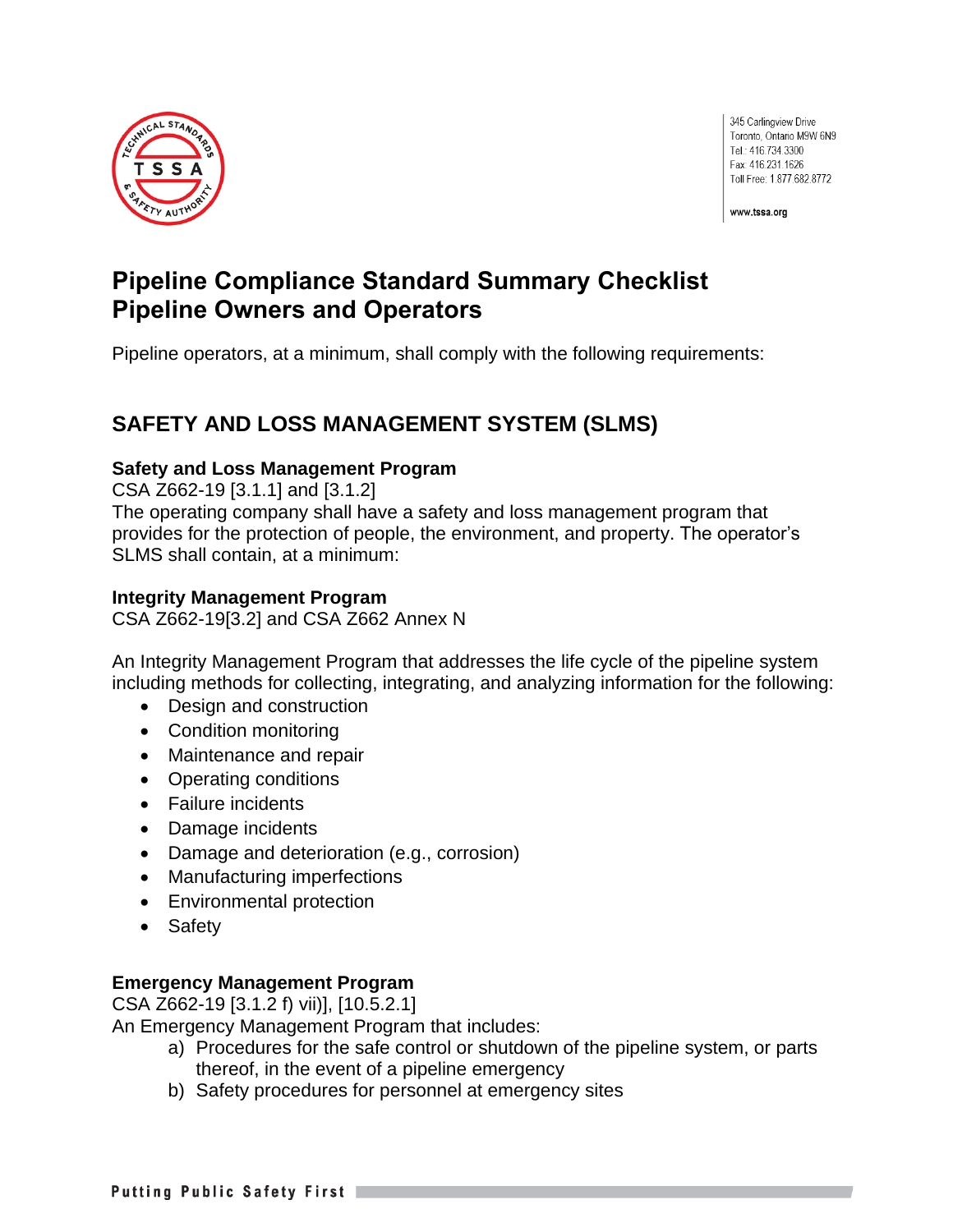#### **Security Management Program**

CSA Z662-19 [3.1.2 f) viii)] CSA Z246.1-17 [5.1] A Security Management Program that provides the flexibility needed for proactive decision making to address the security risks to an operator.

### **PROTECTING PHYSICAL ASSETS**

CSA Z662-19 [9.1.6], [9.5.1] Operator companies shall protect steel pipes with cathodic protections.

CSA Z662-19 [12.6.4.5] All polyethylene pipes installed by pipeline operators shall be traceable.

CSA Z662-19 [10.15], [10.16]

Deactivation, reactivation and abandonment of a section of pipelines must adhere to the requirements set out in Z662 standard including record keeping requirements

### **PROTECTING CUSTOMERS**

CSA Z662-19 [4.21] Pipeline operators shall odorize the gas as defined in the Z662 standard before delivering to customer.

CSA Z662-19 [12.4.11] Pressure control and overpressure protection for gas distribution network shall be installed in accordance with Z662 standard.

### **MAPPING REQUIREMENTS**

[Ontario Regulation 212/01: Gaseous Fuels](https://www.ontario.ca/laws/regulation/010212) S.10

CSA Z662-19 [10.5.1.1]

CSA Z247-15 [10.1.1.2 and 10.1.1.3]

Pipeline operator companies shall maintain accurate records, maps and drawings of their pipeline systems and shall have the ability to efficiently and accurately identify their respective buried infrastructure when responding to locate requests from excavators

#### CSA Z662-19, [10.5.3.1 and 10.5.3.2]

Pipeline operators shall demarcate their assets with warning signs in high-risk or hightraffic areas to reduce the likelihood of damage and/or interference. Note: Strategic areas may include utility corridors, construction activity, drainage systems, and other anticipated third-party activity.